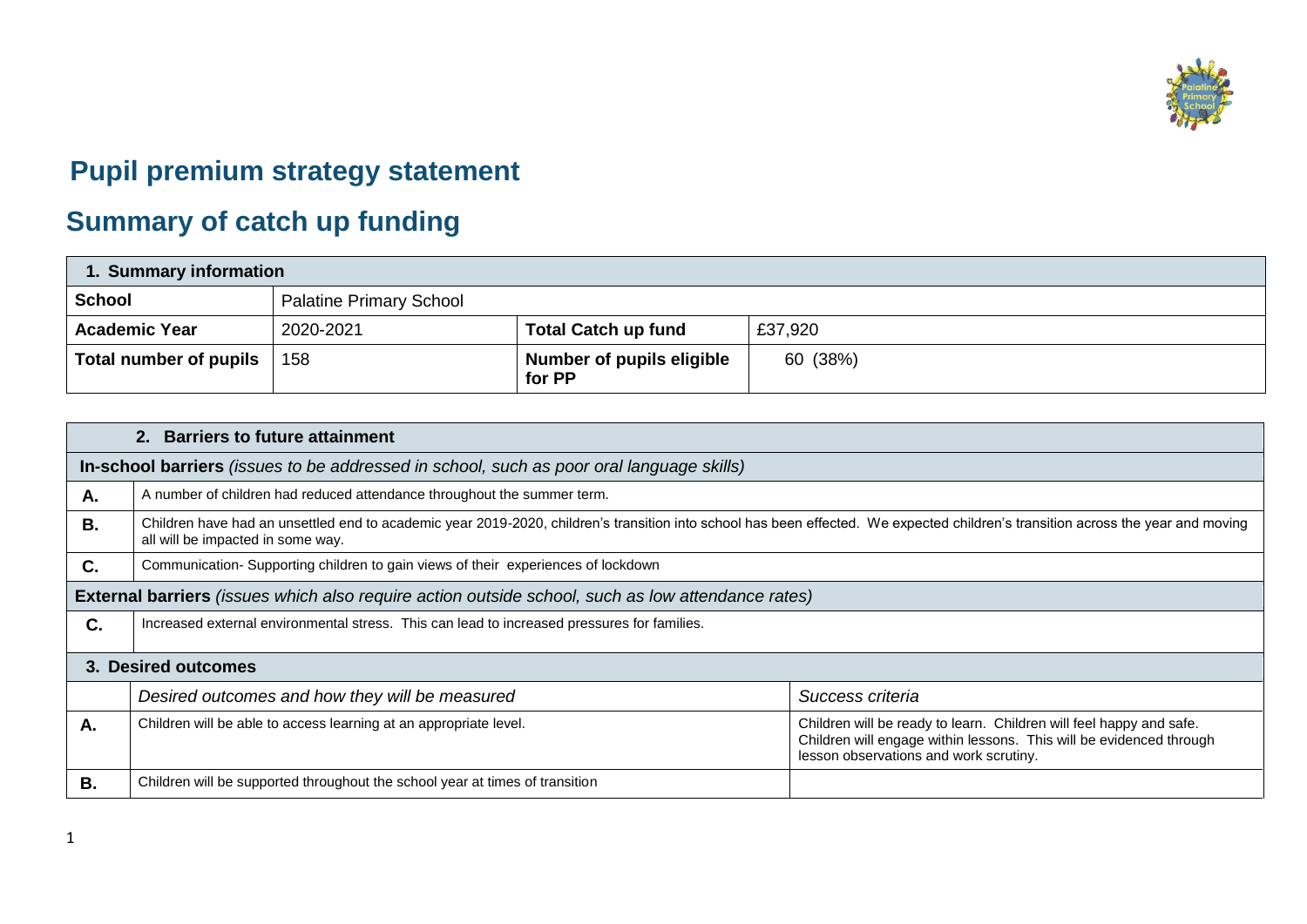

| C.                                           | Children will be able to communicate their experiences of lockdown                                                                 |                                                                                   | Children will be able to communicate their needs, both physical and<br>emotional in relation to their experiences to lockdown                                                                                                                               |                                                                                                                                                                                |                   |                                         |
|----------------------------------------------|------------------------------------------------------------------------------------------------------------------------------------|-----------------------------------------------------------------------------------|-------------------------------------------------------------------------------------------------------------------------------------------------------------------------------------------------------------------------------------------------------------|--------------------------------------------------------------------------------------------------------------------------------------------------------------------------------|-------------------|-----------------------------------------|
| D.                                           | Children will attend school in line with their peers and in relation to their unique circumstances.                                |                                                                                   |                                                                                                                                                                                                                                                             | Children will be in school as much as possible. Parents will feel secure in<br>knowing their children have the best provision within school in an<br>environment that is safe. |                   |                                         |
| 4. Planned expenditure for catch up funding. |                                                                                                                                    |                                                                                   |                                                                                                                                                                                                                                                             |                                                                                                                                                                                |                   |                                         |
|                                              | 2020-2021<br>Academic year                                                                                                         |                                                                                   |                                                                                                                                                                                                                                                             |                                                                                                                                                                                |                   |                                         |
|                                              |                                                                                                                                    |                                                                                   |                                                                                                                                                                                                                                                             |                                                                                                                                                                                |                   |                                         |
|                                              | <b>Desired outcome</b>                                                                                                             | Chosen action / approach                                                          | How will you ensure it is implemented well?                                                                                                                                                                                                                 |                                                                                                                                                                                | <b>Staff lead</b> | When will you review<br>implementation? |
| able to<br>of lockdown                       | Children will be<br>able to access<br>learning at an<br>appropriate level.<br>Children will be<br>communicate<br>their experiences | Access to online training for all<br>staff.                                       | Training will be monitored.<br>Staff will be sign posted to appropriate training<br>for their classes.<br>Staff will be updated with safeguarding training<br>to ensure that they are aware of extra pressures<br>lockdown may have added for our families. |                                                                                                                                                                                | <b>SMS</b>        | <b>July 2021</b>                        |
| supported                                    | Children will be<br>throughout the<br>school year at<br>times of transition                                                        | Extra staff to be put into classes<br>to support transition across the<br>school. | Children will be settled within their classes.<br>Children will feel secure within school.<br>Children will be able to discuss and manage<br>emotions around transitions.                                                                                   |                                                                                                                                                                                | <b>SLT</b>        | <b>July 2021</b>                        |